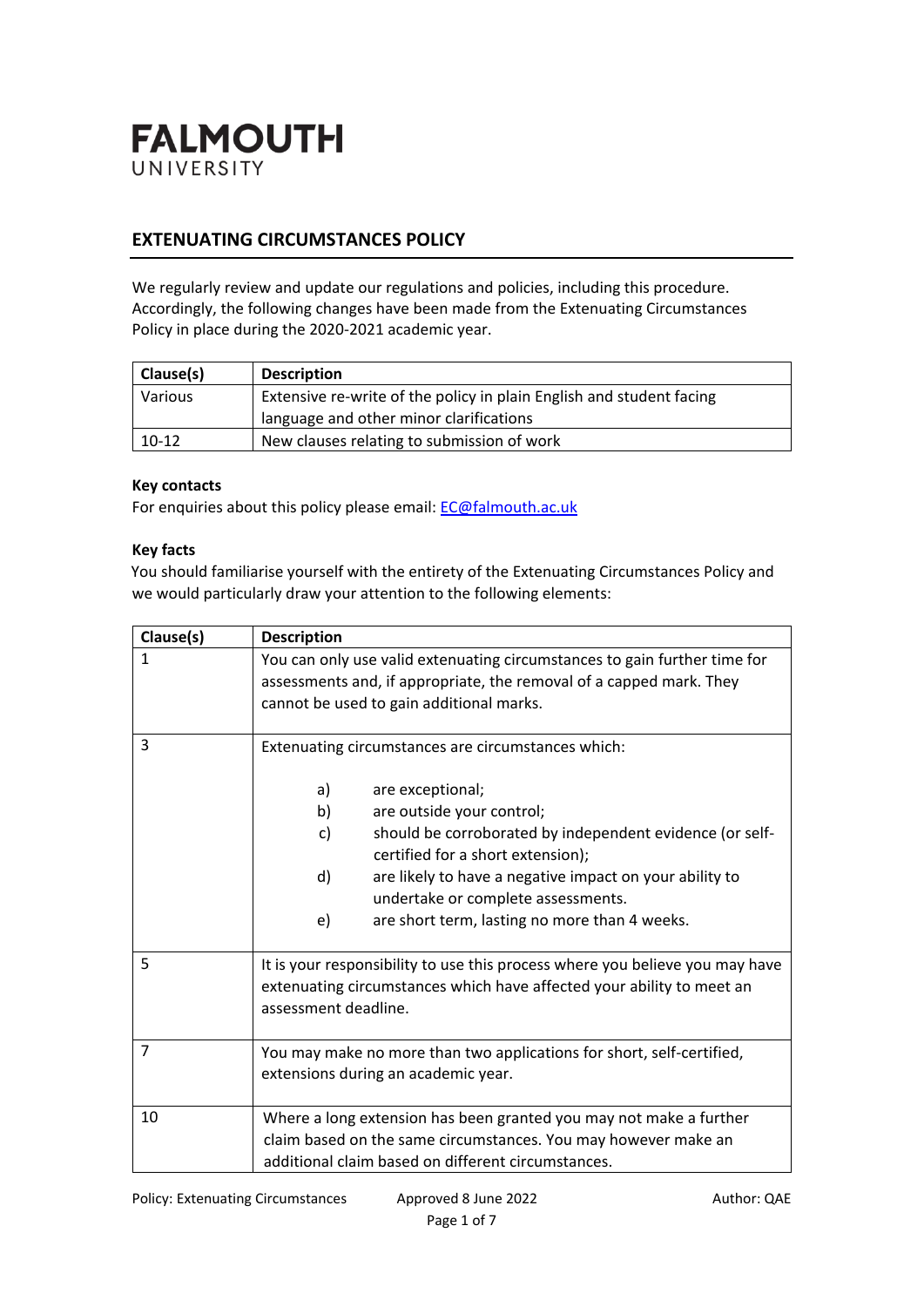

Key facts continued

| Clause(s) | <b>Description</b>                                                                                                                                                                                                                                                                                                           |
|-----------|------------------------------------------------------------------------------------------------------------------------------------------------------------------------------------------------------------------------------------------------------------------------------------------------------------------------------|
| 12        | If you submit an assessment you are declaring that you are well enough to<br>do so. If you feel that your ability to complete and/or submit your<br>assessment has been affected by extenuating circumstances you should<br>not submit your assessment and you should make a claim for extenuating<br>circumstances instead. |
| 13        | If you choose to submit your assessment on time despite having made a<br>claim for extenuating circumstances, you are confirming that you do not<br>wish to use the additional time. In such cases you will not normally be<br>permitted to use those circumstances as valid grounds for appeal.                             |
| 14        | If you have already submitted work for assessment it is not normally<br>permissible to make a subsequent claim for extenuating circumstances.                                                                                                                                                                                |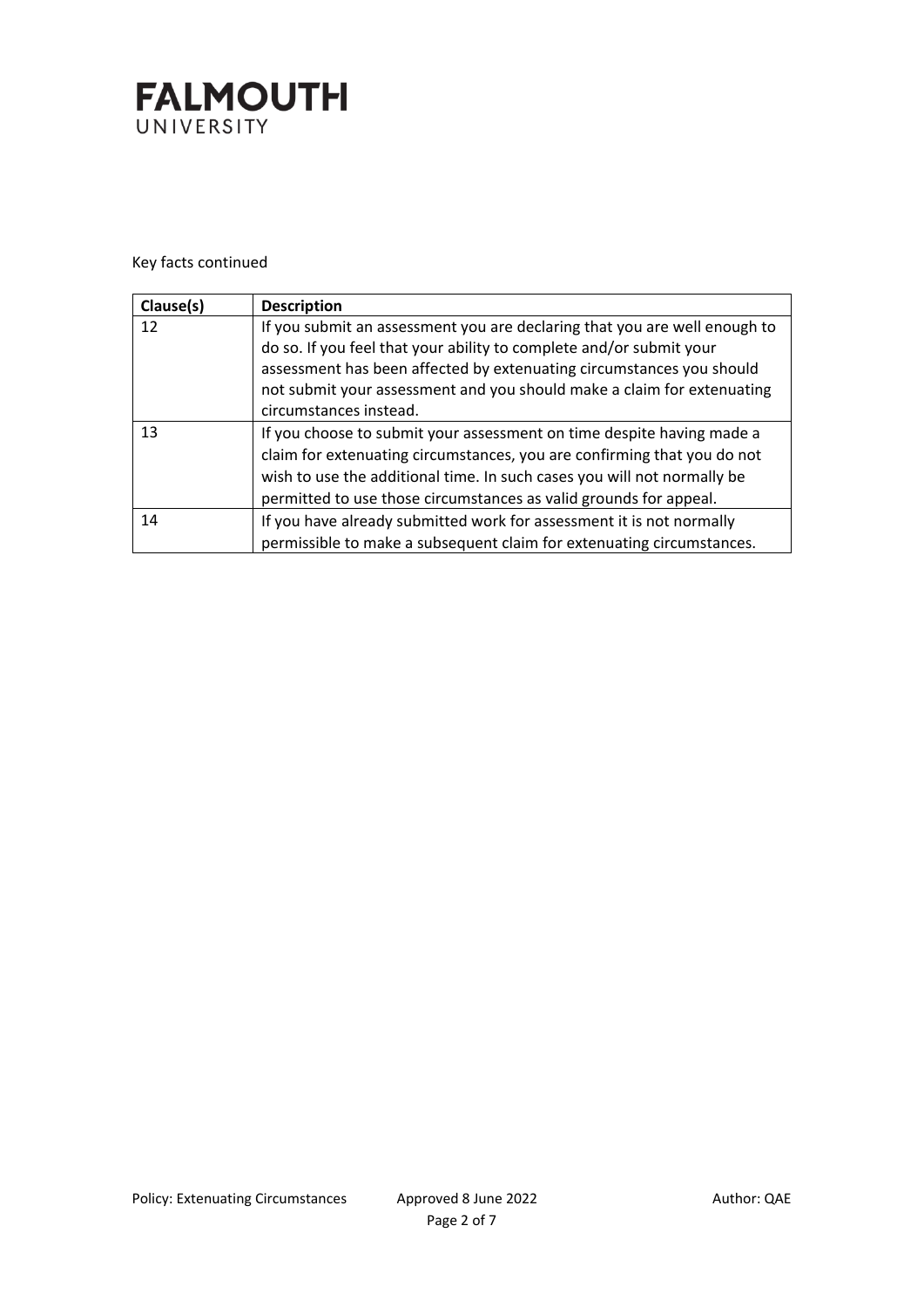

This policy should be read in conjunction with the Submission and Retention of Student Work Policy.

- 1 You can only use valid extenuating circumstances to gain further time for assessments and, if appropriate, the removal of a capped mark. They cannot be used to gain additional marks.
- 2 The University may consider certain extenuating circumstances in mitigation of:
	- a) failure to submit work by the assessment submission deadline;
	- b) failure to attend for assessments or examinations.
- 3 Extenuating circumstances are circumstances which:
	- a) are exceptional;
	- b) are outside your control;
	- c) should be corroborated by independent evidence (or self-certified for a short extension);
	- d) are likely to have a negative impact on your ability to undertake or complete assessments;
	- e) are short term, lasting no more than 2 weeks.

Examples include:

- a) illness at the time of the date for the submission of work or the examination;
- b) bereavement;
- c) an acute episode of a chronic condition which has an impact on you that is not mitigated by any reasonable adjustments (such as adjusted deadlines) already in place;
- d) severe mental or emotional stress at or immediately before the date for submission of work or the time of the examination.
- 4 Examples of the kind of circumstances which will not normally be deemed valid are:
	- a) mild unspecified depression or a level of anxiety and stress which normally occurs at assessment time;
	- b) failure to upload the correct file for submission;
	- c) if you are a full-time student you may not normally make a claim for extenuating circumstances relating to pressure of work, since you have, by implication, made a commitment to make available the time necessary for study;
	- d) a member of a group being unable/unwilling to submit work for a wider group assessment (this should be discussed with your course team in the first instance);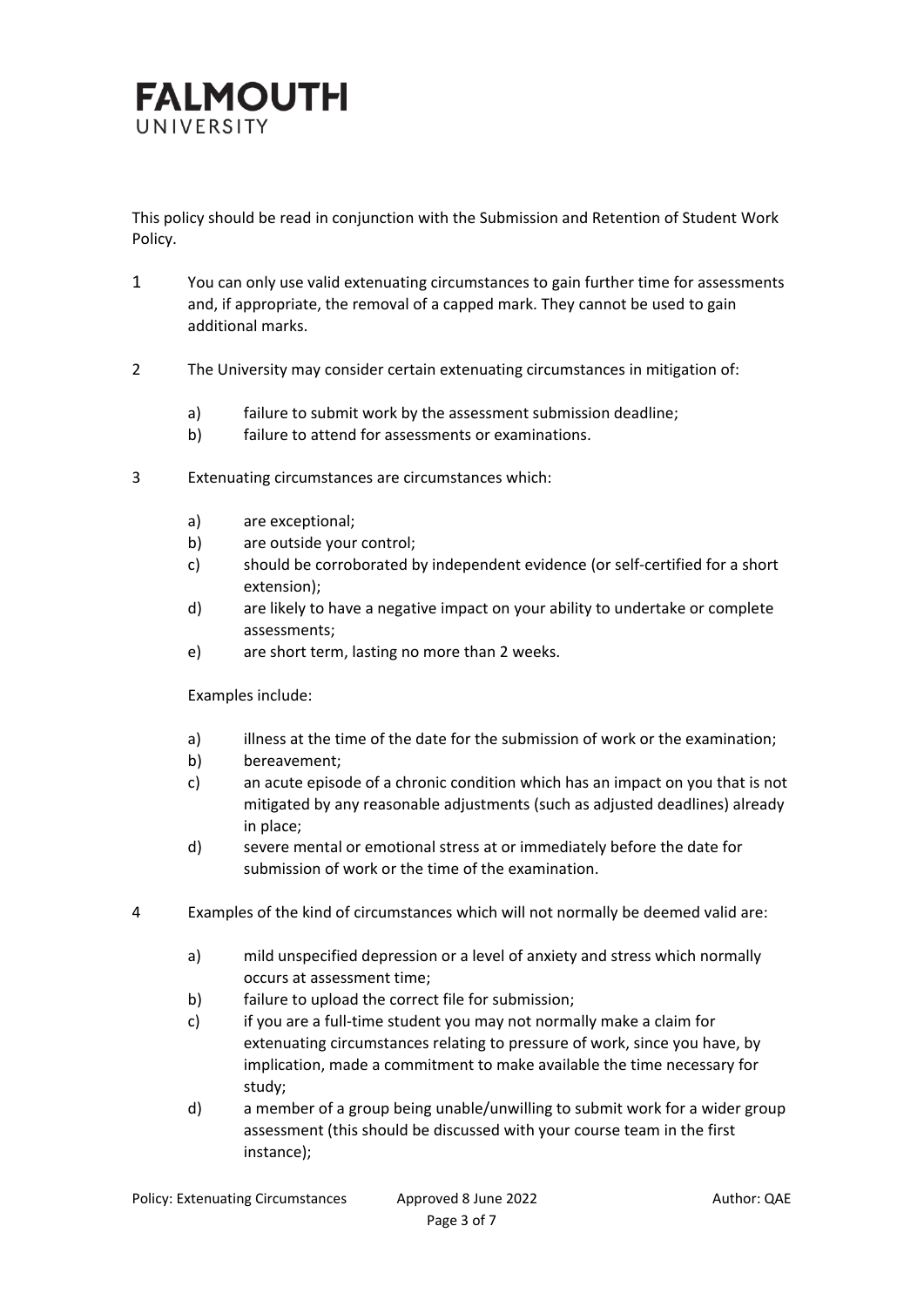

- e) a long-term health condition or disability for which reasonable adjustments have already been made;
- f) personal disruptions or events which you could have anticipated; such as holidays, weddings, changing address or employment, religious holidays or festivals which are usually known in advance.

These examples are not definitive and are intended only as a guide, and the University considers all applications for extenuating circumstances on an individual basis, taking into account the full circumstances of a particular case.

5 It is your responsibility to use this process where you believe you may have extenuating circumstances which have affected your ability to meet an assessment deadline. If you choose not to make a claim for extenuating circumstances at the time of an assessment you will not normally be permitted to use those circumstances as grounds for a subsequent appeal, as by submitting your work you are declaring that you are well enough to do so.

### **Short Extensions**

- 6 If you are affected by a short-term issue and only require a few days to catch up you may apply for an extension of up to 5 working days. For this short extension you do not need to provide corroborating evidence, but you will need to complete an online application on the 'MyFalmouth' student portal and 'self-certify' that you have been affected by an issue outside of your control that has prevented you from submitting an assessment by the published deadline.
- 7 You may make no more than two applications for short, self-certified, extensions during an academic year.

#### **Long Extensions**

- 8 If you require a longer extension, of up to 10 working days, you should complete an online Extenuating Circumstances application on the 'MyFalmouth' student portal. It is your responsibility to ensure all information is complete and accurate. Applications should be accompanied by independent corroborating evidence, for example, medical evidence dated within the extenuating circumstances timeframe or a statement from the University's Student Services regarding support provided.
- 9 You should submit your extenuating circumstances claim as soon as possible to the event(s) noted within the claim. Your claims, including supporting evidence, must be submitted within two weeks of the assessment deadline. Claims submitted after this timeframe will not normally be considered. Claims made more than four weeks in advance of a submission deadline will not normally be considered unless they relate to in-patient hospital treatment.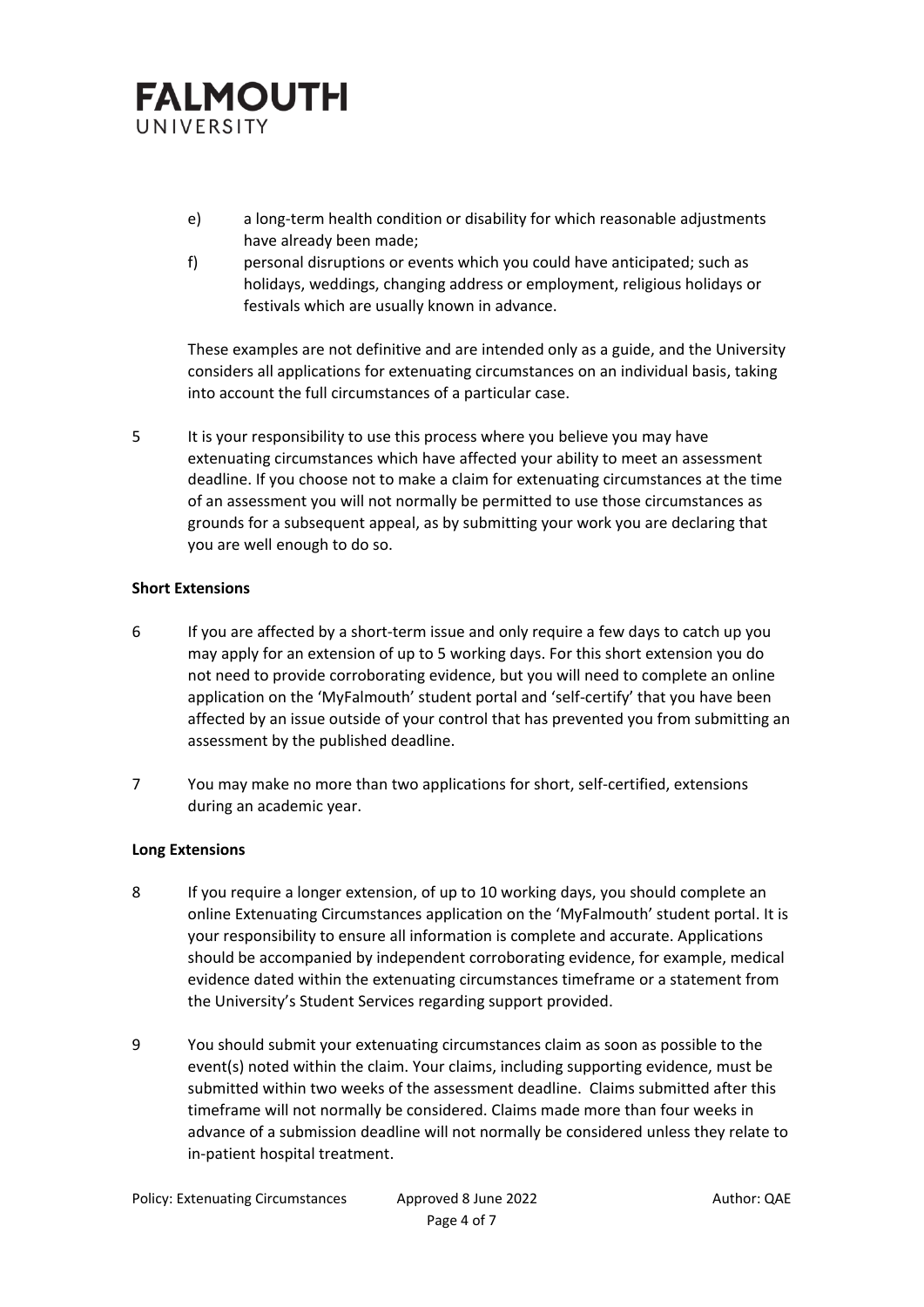

- 10 Where a long extension has been granted you may not make a further claim based on the same circumstances. You may however make an additional claim based on different circumstances.
- 11 Your claim will be initially considered by an Officer; where an application is clearly supported with appropriate evidence a decision will then be made to uphold the application. You will be informed of the outcome via email to your University email address. Where an Officer is unable to decide whether a claim should be approved, it will be referred for consideration to a senior member of staff for a decision. The senior member of staff may defer a decision pending further investigation or the need for further supporting evidence.
- 12 Where extenuating circumstances are deemed valid<sub> $\tau$ </sub> a new assessment submission deadline will be set. This will be 10 working days from the original published deadline.
- 13 If you submit an assessment you are declaring that you are well enough to do so. If you feel that your ability to complete and/or submit your assessment has been affected by extenuating circumstances you should not submit your assessment and you should make a claim for extenuating circumstances instead.
- 14 If you choose to submit your assessment on time despite having made an approved claim for extenuating circumstances, you are confirming that you do not wish to use the additional time. In such cases you will not normally be permitted to use those circumstances as valid grounds for appeal.
- 15 If you have already submitted work for assessment it is not normally permissible to make a subsequent claim for extenuating circumstances.
- 16 All claims of extenuating circumstances are treated as confidential and any information you submit will be used to determine the validity of your claim and, where appropriate, by specialist staff (eg Student Advisors) to ensure you have the necessary/ongoing support in place. The assessment board and/or course tutors considering the student in question will be notified only that a named student has valid extenuating circumstances.

## **Appeals**

17 If you wish to appeal a decision made on the basis of this policy you should follow the University's Appeal Procedure.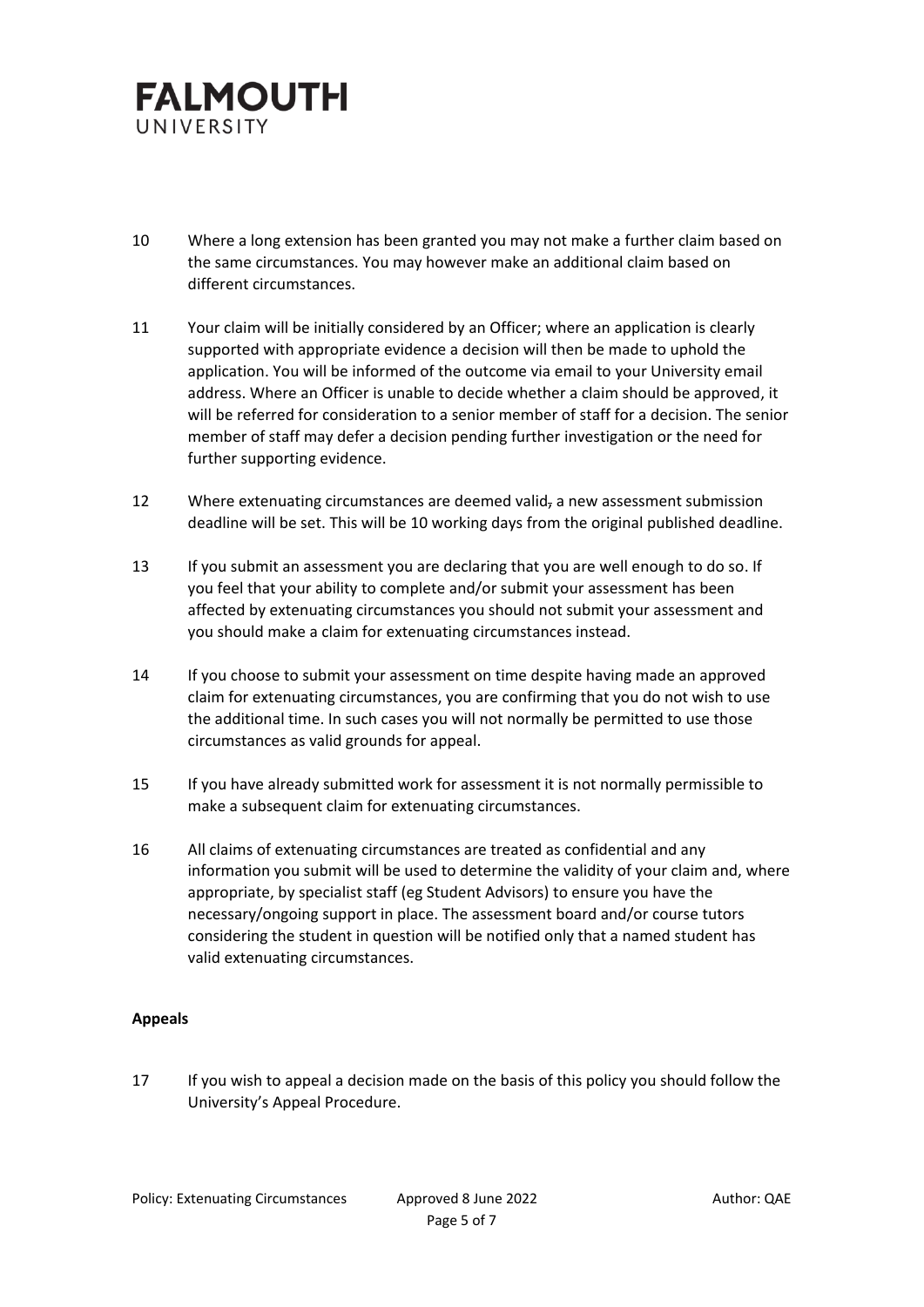

18 If you did not submit a claim for extenuating circumstances under these regulations you will not normally be able to use extenuating circumstances as the basis for a later appeal, unless there is a valid reason why you could not tell us about your circumstances within the specified timeframe.